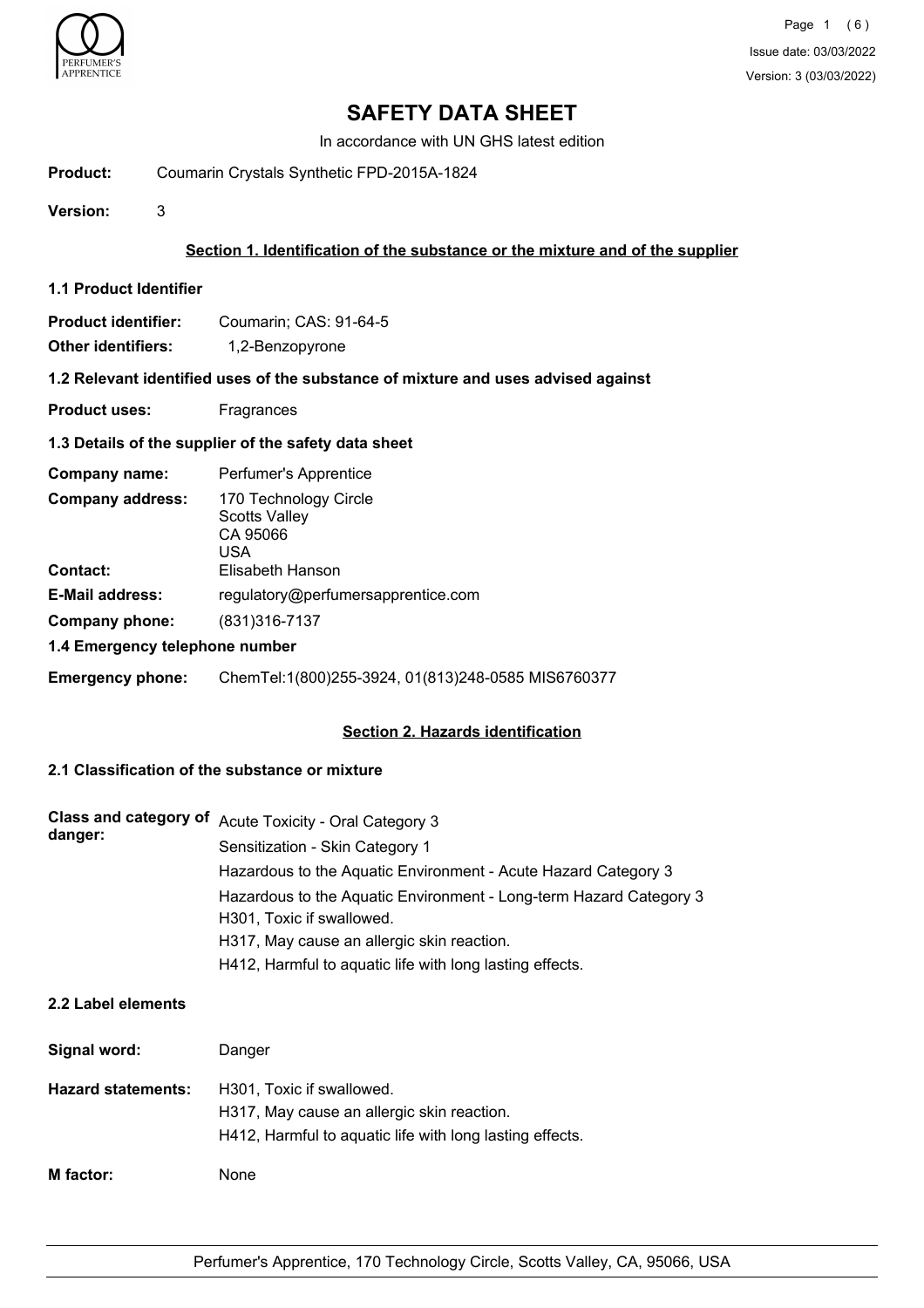

In accordance with UN GHS latest edition

**Product:** Coumarin Crystals Synthetic FPD-2015A-1824

**Version:** 3

P261, Avoid breathing vapour or dust. P264, Wash hands and other contacted skin thoroughly after handling. P270, Do not eat, drink or smoke when using this product. P272, Contaminated work clothing should not be allowed out of the workplace. P273, Avoid release to the environment. P280, Wear protective gloves/eye protection/face protection. P301/310, IF SWALLOWED: Immediately call a POISON CENTER or doctor/physician. P302/352, IF ON SKIN: Wash with plenty of soap and water. P330, Rinse mouth. P333/313, If skin irritation or rash occurs: Get medical advice/attention. P363, Wash contaminated clothing before reuse. P405, Store locked up. P501, Dispose of contents/container to approved disposal site, in accordance with local **Precautionary statements:**

**Pictograms:**

**Other hazards:** None

regulations.

# **Section 3. Composition / information on ingredients**

**3.1 Substances**

**Product identifier:** Coumarin; CAS: 91-64-5

# **Section 4. First-aid measures**

# **4.1 Description of first aid measures**

IF SWALLOWED: Immediately call a POISON CENTER or doctor/physician. IF ON SKIN: Wash with plenty of soap and water.

# **4.2 Most important symptoms and effects, both acute and delayed**

Toxic if swallowed.

May cause an allergic skin reaction.

# **4.3 Indication of any immediate medical attention and special treatment needed**

None expected, see Section 4.1 for further information.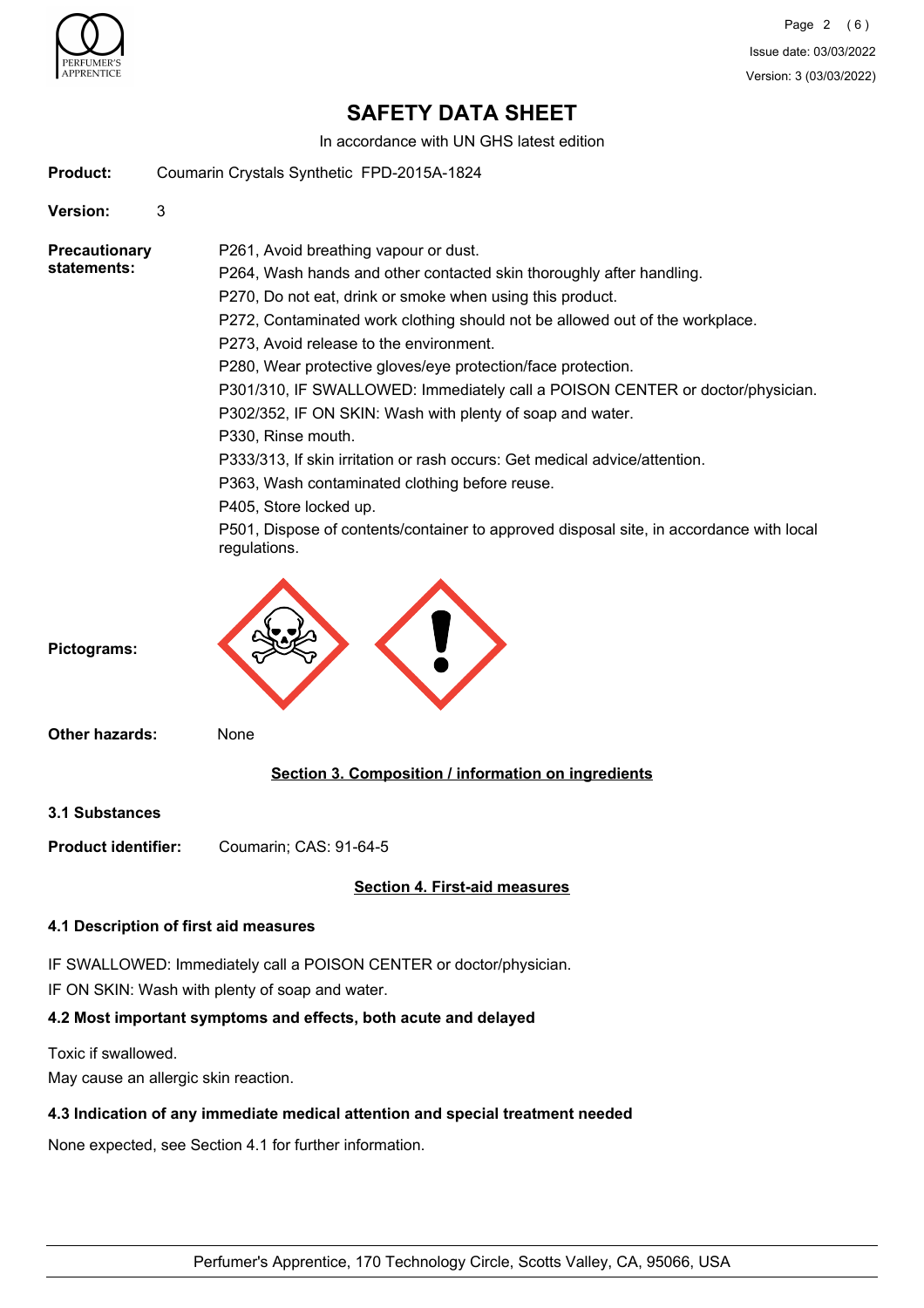

In accordance with UN GHS latest edition

**Product:** Coumarin Crystals Synthetic FPD-2015A-1824

**Version:** 3

# **SECTION 5: Firefighting measures**

### **5.1 Extinguishing media**

Suitable media: Carbon dioxide, Dry chemical, Foam.

#### **5.2 Special hazards arising from the substance or mixture**

In case of fire, may be liberated: Carbon monoxide, Unidentified organic compounds.

#### **5.3 Advice for fire fighters:**

In case of insufficient ventilation, wear suitable respiratory equipment.

#### **Section 6. Accidental release measures**

#### **6.1 Personal precautions, protective equipment and emergency procedures:**

Avoid inhalation. Avoid contact with skin and eyes. See protective measures under Section 7 and 8.

#### **6.2 Environmental precautions:**

Keep away from drains, surface and ground water, and soil.

# **6.3 Methods and material for containment and cleaning up:**

Remove ignition sources. Provide adequate ventilation. Avoid excessive inhalation of vapours. Contain spillage immediately by use of sand or inert powder. Dispose of according to local regulations.

# **6.4 Reference to other sections:**

Also refer to sections 8 and 13.

# **Section 7. Handling and storage**

# **7.1 Precautions for safe handling:**

Do not eat, drink or smoke when using this product.

# **7.2 Conditions for safe storage, including any incompatibilities:**

Store in a well-ventilated place. Keep container tightly closed. Keep cool. Ground/bond container and receiving equipment. Use explosion-proof electrical, ventilating and lighting equipment. Use only non-sparking tools. Take precautionary measures against static discharge.

# **7.3 Specific end use(s):**

Fragrances: Use in accordance with good manufacturing and industrial hygiene practices.

# **Section 8. Exposure controls/personal protection**

# **8.1 Control parameters**

Workplace exposure limits: Not Applicable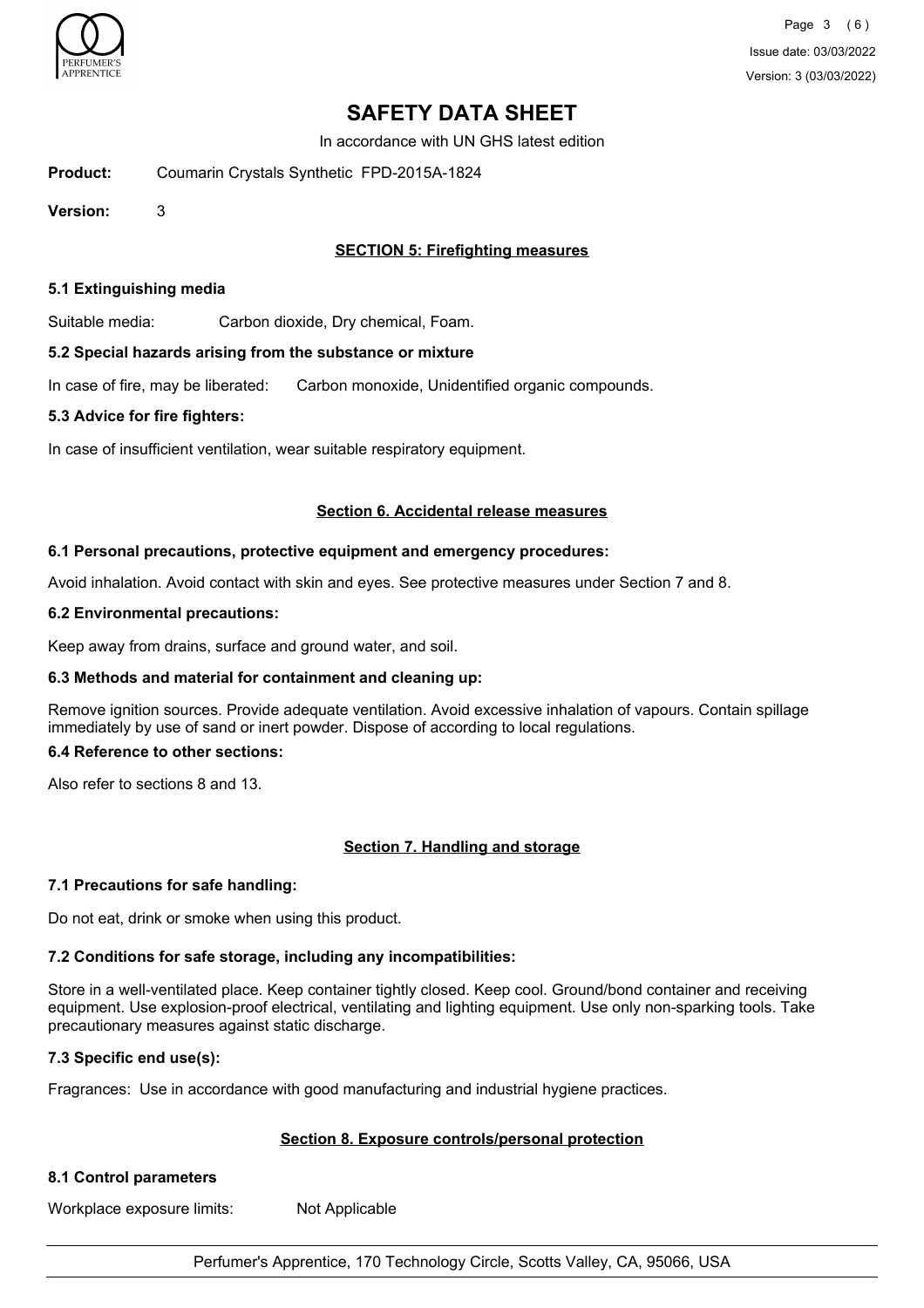

In accordance with UN GHS latest edition

**Product:** Coumarin Crystals Synthetic FPD-2015A-1824

**Version:** 3

# **8.2 Exposure Controls**

#### **Eye / Skin Protection**

Wear protective gloves/eye protection/face protection

#### **Respiratory Protection**

Under normal conditions of use and where adequate ventilation is available to prevent build up of excessive vapour, this material should not require special engineering controls. However, in conditions of high or prolonged use, or high temperature or other conditions which increase exposure, the following engineering controls can be used to minimise exposure to personnel: a) Increase ventilation of the area with local exhaust ventilation. b) Personnel can use an approved, appropriately fitted respirator with organic vapour cartridge or canisters and particulate filters. c) Use closed systems for transferring and processing this material.

Also refer to Sections 2 and 7.

# **Section 9. Physical and chemical properties**

# **9.1 Information on basic physical and chemical properties**

| Appearance:                    | Not determined |
|--------------------------------|----------------|
| Odour:                         | Not determined |
| pH:                            | Not determined |
| Initial boiling point / range: | Not determined |
| Flash point:                   | $>93$ °C       |
| Vapour pressure:               | Not determined |
| <b>Relative density:</b>       | Not determined |
| Solubility(ies):               | Not determined |
| 9.2 Other information:         | None available |

# **Section 10. Stability and reactivity**

# **10.1 Reactivity:**

Presents no significant reactivity hazard, by itself or in contact with water.

#### **10.2 Chemical stability:**

Good stability under normal storage conditions.

# **10.3 Possibility of hazardous reactions:**

Not expected under normal conditions of use.

# **10.4 Conditions to avoid:**

Avoid extreme heat.

# **10.5 Incompatible materials:**

Avoid contact with strong acids, alkalis or oxidising agents.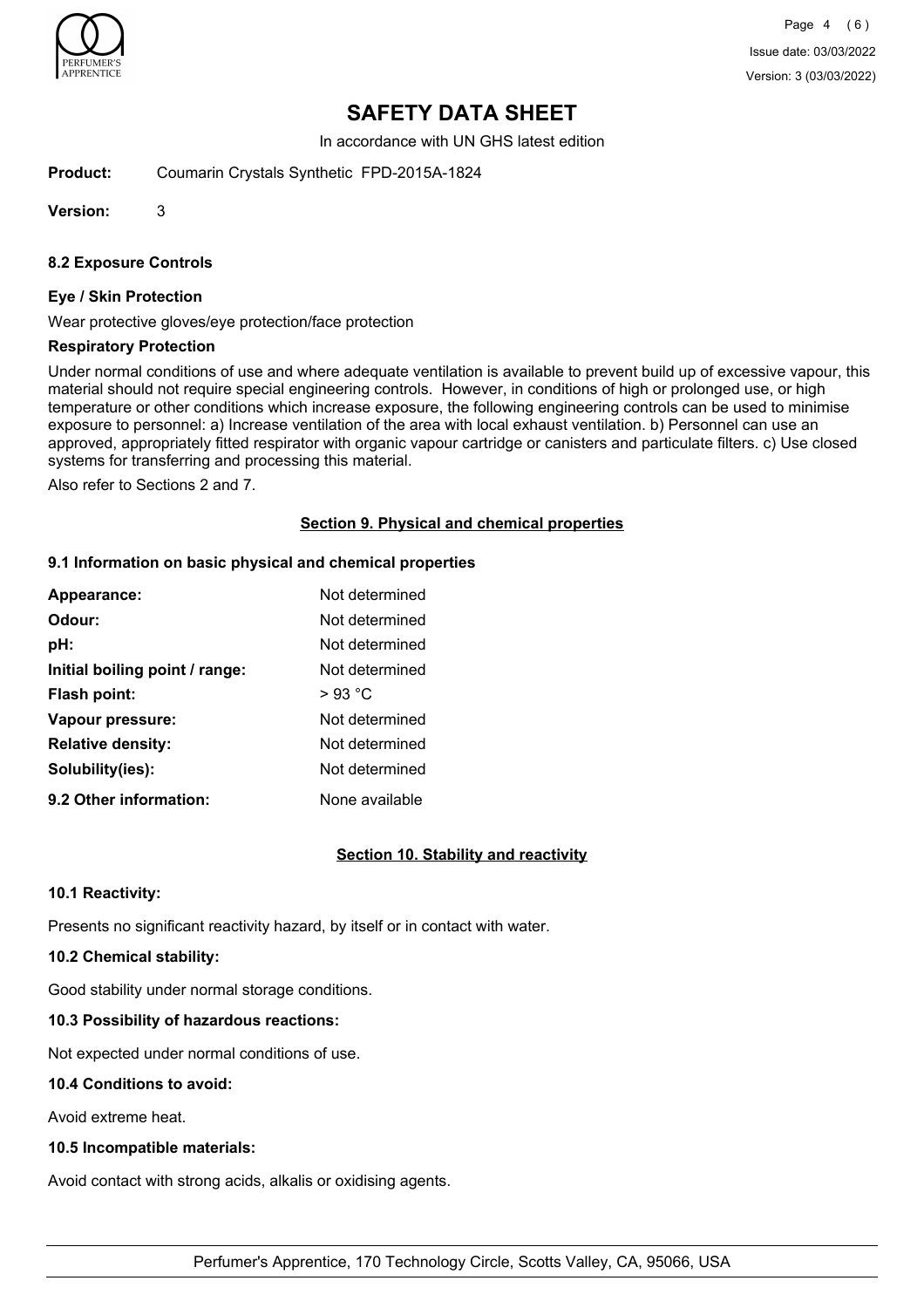

In accordance with UN GHS latest edition

**Product:** Coumarin Crystals Synthetic FPD-2015A-1824

**Version:** 3

**10.6 Hazardous decomposition products:**

Not expected.

# **Section 11. Toxicological information**

# **11.1 Information on toxicological effects**

Toxic if swallowed.

May cause an allergic skin reaction.

| <b>Assumed Toxicity Value (LD50 or ATE) for Acute Oral Toxicity:</b>       | 500 mg/kg      |
|----------------------------------------------------------------------------|----------------|
| <b>Assumed Toxicity Value (LD50 or ATE) for Acute Dermal Toxicity:</b>     | Not Applicable |
| <b>Assumed Toxicity Value (LC50 or ATE) for Acute Inhalation Toxicity:</b> | Not Available  |
| <b>Inhalation Route:</b>                                                   | Not Available  |

Refer to Section 2 for additional information.

# **Section 12. Ecological information**

**12.1 Toxicity:**

Harmful to aquatic life with long lasting effects.

- **12.2 Persistence and degradability:** Not available
- **12.3 Bioaccumulative potential:** Not available

**12.4 Mobility in soil:** Not available

# **12.5 Results of PBT and vPvB assessment:**

This substance does not meet the PBT/vPvB criteria of REACH, annex XIII.

**12.6 Other adverse effects:** Not available

# **Section 13. Disposal considerations**

#### **13.1 Waste treatment methods:**

Dispose of in accordance with local regulations. Avoid disposing into drainage systems and into the environment. Empty containers should be taken to an approved waste handling site for recycling or disposal.

# **Section 14. Transport information**

| 14.1 UN number:                    | <b>UN2811</b>                               |
|------------------------------------|---------------------------------------------|
| 14.2 UN Proper Shipping Name:      | TOXIC SOLIDS, ORGANIC, N.O.S. (COUMARIN)    |
| 14.3 Transport hazard class(es):   | $6.1$ (PGIII)                               |
| <b>Sub Risk:</b>                   | Not classified                              |
| 14.4. Packing Group:               | Ш                                           |
| <b>14.5 Environmental hazards:</b> | Not environmentally hazardous for transport |